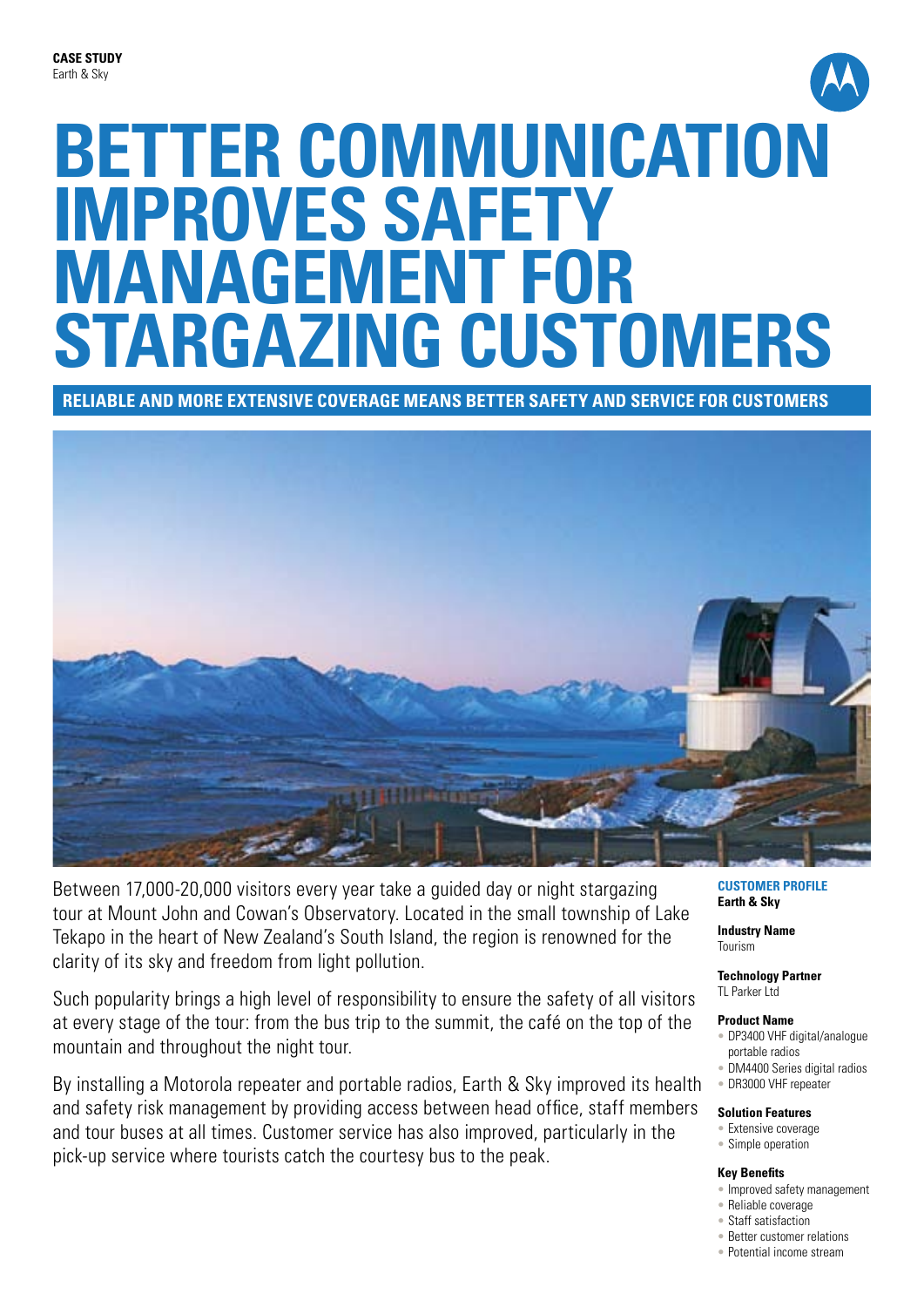

# **THE CHALLENGE**

Tens of thousands of tourists flock to Earth & Sky tours to see the southern stars and transient phenomena such as aurorae, meteor showers and the zodiacal light in all their glory. The company started operations in 2004 and has rapidly flourished since. Tours take place on nearby Mount John, a large mass of bedrock 1031 metres above sea level and approximately 300 metres above Lake Tekapo. On the summit is the University of Canterbury's Astronomical Research Observatory, internationally recognised as one of the best-situated observatories for viewing the southern night skies. Earth & Sky also operate the Astro Café on the summit, described by Lonely Planet as "possibly the best place on the planet for a café"!

Prior to the solution from Motorola Solutions, Earth & Sky relied upon portable handheld radios combined with mobile phones on tours, buses and in the main office.

Margaret Munro, general manager at Earth & Sky, describes the challenges of the existing communications system:

"As the crow files, the office is very close to the summit. However, during the 15 minutes that it takes for the tour bus to reach the summit, for approximately half of that time the bus was completely out of range for communication. This is because the trip travels around the back of the hill so coverage was lost on both the radios and mobiles. Being unable to contact the team for this period of time was an occupational and safety issue if there was an emergency, or just difficult if plans changed or we needed to retrieve a vehicle for any reason. And we only had contact with staff on the mountain as long as they were within our line of sight."

# **THE SOLUTION**

The project included a base set in the office and new radios to communicate between the buses, office and the mountain. A digital/analogue repeater installed on top of the observatory extended coverage to the back of the mountain and Lake Tekapo.

Earth & Sky chose to partner with TL Parker, a family business formed in 1968 and now one of the largest privately owned radio two-way radio companies in New Zealand.

**"The best benefit from a business perspective is that the new system has removed any risk due to a lack of communication that might arise if there is an incident. While it doesn't prevent the incident from occurring, it means we've put measures in place to address them – measures that weren't there before."**

Margaret Munro, general manager, Earth & Sky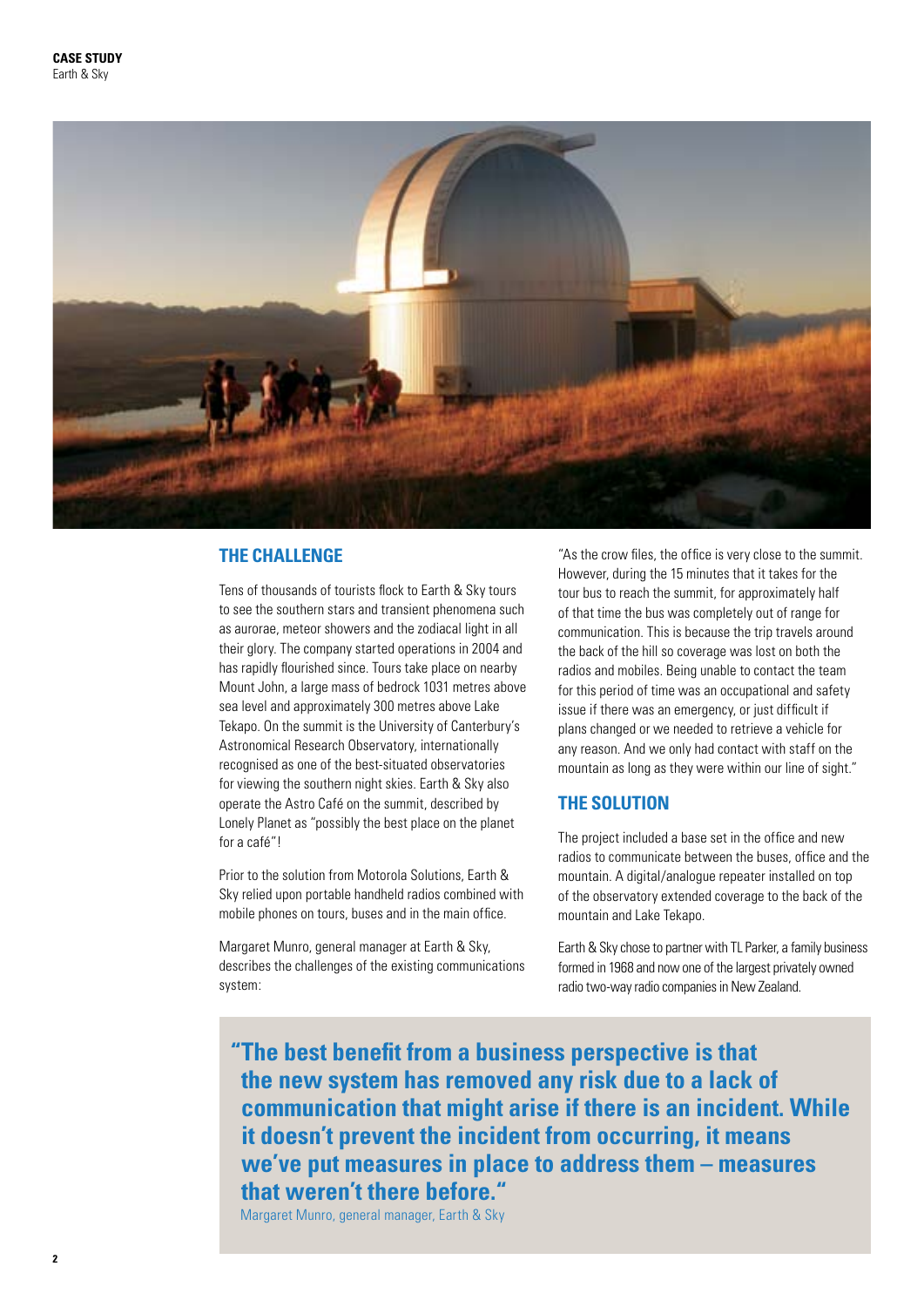# **" Now this is completely streamlined, because the driver can contact base immediately and ask them to send another driver. We can assure customers that the next bus will arrive within minutes – which is a huge improvement."**

Chris Monson, astronomy guide and assistant manager, Earth & Sky

Munro found the experience of working with TL Parker extremely positive:

"The team from TL Parker was a really good crew: very helpful and nothing was a problem. They really helped throughout the whole process over the last year, which included testing to see if coverage was possible in the area. They were personally very interested in the range achievable, as we are located in a basin."

Chris Monson, astronomy guide and assistant manager at Earth & Sky, also had high praise for the team at TL Parker:

"They were fantastic, and came out here frequently to sort out wear and tear or maintenance issues. They've also been very supportive in offering innovative solutions even though we are not a big organisation. For example, TL Parker suggested a number of novel ways to extended the capabilities of the radio units installed in the buses to allow our drivers to remain in constant with everyone, even if they temporarily leave the bus to attend to various customer related services on the mountain top. They have always been keen for us to expand and try out new things."

# **THE BENEFITS**

#### **Improved health and safety risk management**

"The best benefit from a business perspective is that the new system has removed any risk that might arise if there is an incident. While it doesn't prevent the incident from occurring, it means we've put measures in place to address them – measures that weren't there before. This is a source of satisfaction for clients on the tour as well, knowing that they are being looked after at every step in the whole journey," says Munro.

"Businesses these days are heavily reliant on communications, and our business is probably more reliant than most," concludes Munro.

"It gives peace of mind. In all aspects it has elevated customer safety and provided the assurance that we are always there for the customer regardless of what happens. Recently we had the great snowstorms that knocked out towers, however, radios were still functional so we could send someone up to start clearing the road. You need to know you can manage the risks and contact someone before you send them up the mountain, and we could," adds Monson.

#### **Reliable coverage**

An immediate benefit of the solution is gaining complete and reliable coverage of Tekapo.

Munro reports that the solution brought "complete coverage that was reliable and didn't drop out, with exceptional quality. We now have contact with all staff at all times," says Munro.

# **Staff satisfaction**

"Staff are keen on the new equipment and think it's good. It's unobtrusive, simple and easy to use, and staff can talk to each other at any time, without imposing on the customers," says Munro.

"Radios are more discrete as they use them with Motorola earpieces, connected to a microphone attached to the lapel," says Monson. "The earpiece cuts down on wind, so staff spend less time battling against the wind. Your own message may be a bit garbled because of the windy background but the response from the office or buses is clear."

"In addition, on a mobile phone you need to fiddle with all sorts of menus to get the required number, but with radios you simply switch between channels. You know that your message gets through and it makes your involvement with the equipment much more efficient." concludes Monson.

## **Better customer relations**

A major benefit for customers is the improved bus pick-up service which Earth & Sky offers from local accommodation spots.

"The bus can arrive and there may be more people at the stop than planned because of ad hoc attendees, as well as booked parties. If there are too many people to fit in the bus, we used to rely on spotty service on a mobile phone to call a backup or, alternatively, ask the customers to wait for the next bus which was only dispatched when the driver arrived back at the base."

"Now this is completely streamlined, because the driver can contact base immediately and ask them to send another driver. We can assure customers that the next bus will arrive within minutes – which is a huge improvement," says Monson.